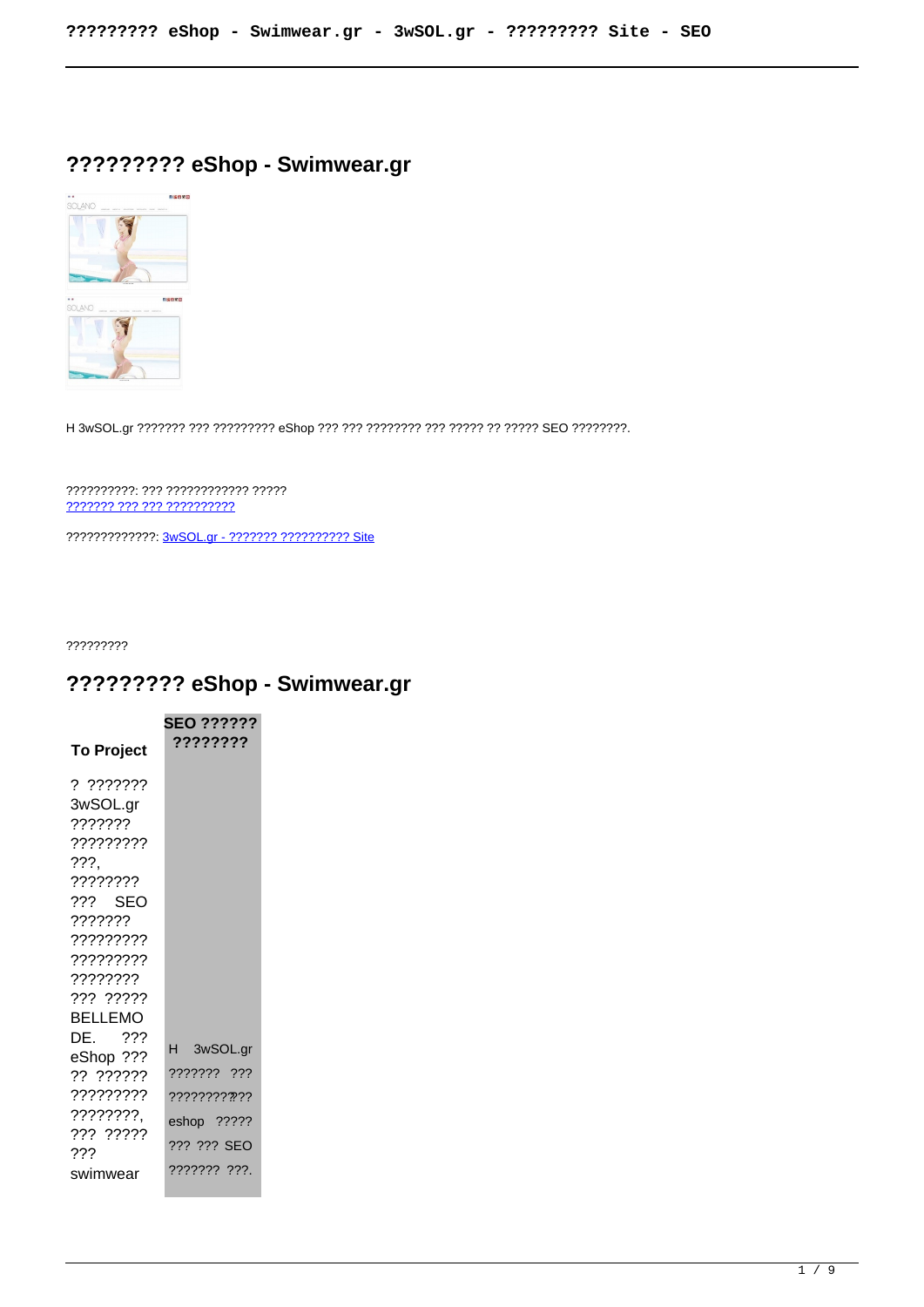| ?????     | ???????????    |
|-----------|----------------|
| ???????   | ?????????????  |
| ????????  | ??? ?? project |
| ????????? | ?????????      |
| ???.      |                |
|           | banners ???    |
|           | ??             |
|           | ????????????   |
|           | ??             |
|           | ???????????    |
|           | ????????????   |
|           | ??????????.    |
|           | ?              |
|           | ??             |
|           | ????           |
|           | ???????????    |
|           | ????????????   |
|           | ??<br>Joomla   |
|           | CMS, ?????     |
| ????????? | SEO friendly   |
|           | ???<br>???     |
|           | ????????       |
|           | ??????????     |
|           |                |
|           | ???????????    |
|           | ???????????    |
|           | ????<br>???    |
|           | ???????????    |
|           | ???<br>Google  |
| ????????? | ????? ???      |
|           | ????????       |
|           | ????????????   |
|           | ???<br>???     |
|           | ???????? ???   |
|           |                |
|           |                |
|           |                |
|           |                |
|           | $??\,?\,$      |
|           |                |
| ????????? |                |
|           |                |
|           |                |
|           | ??????????     |
|           | ???? ??????    |
|           | ?????:         |
|           |                |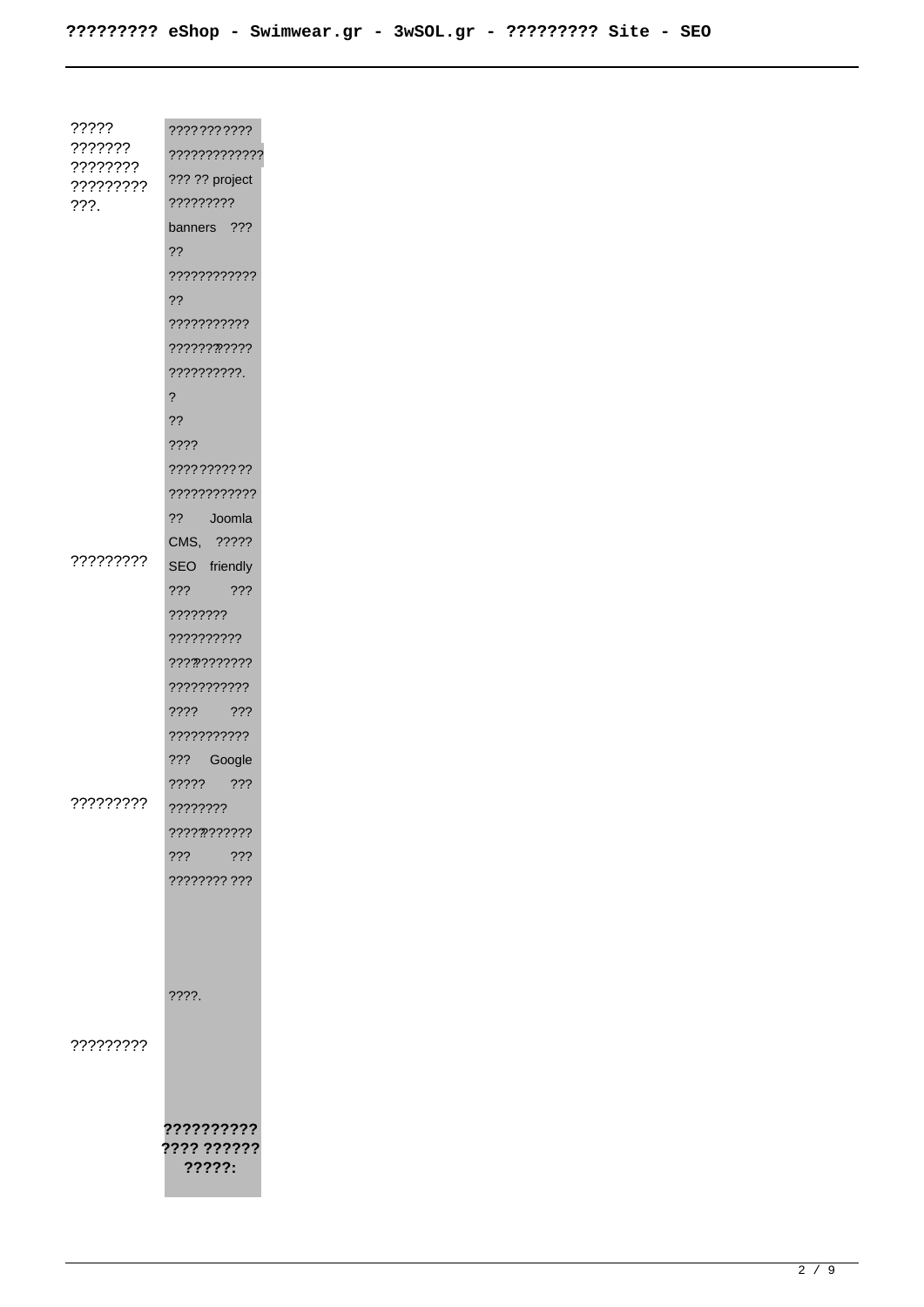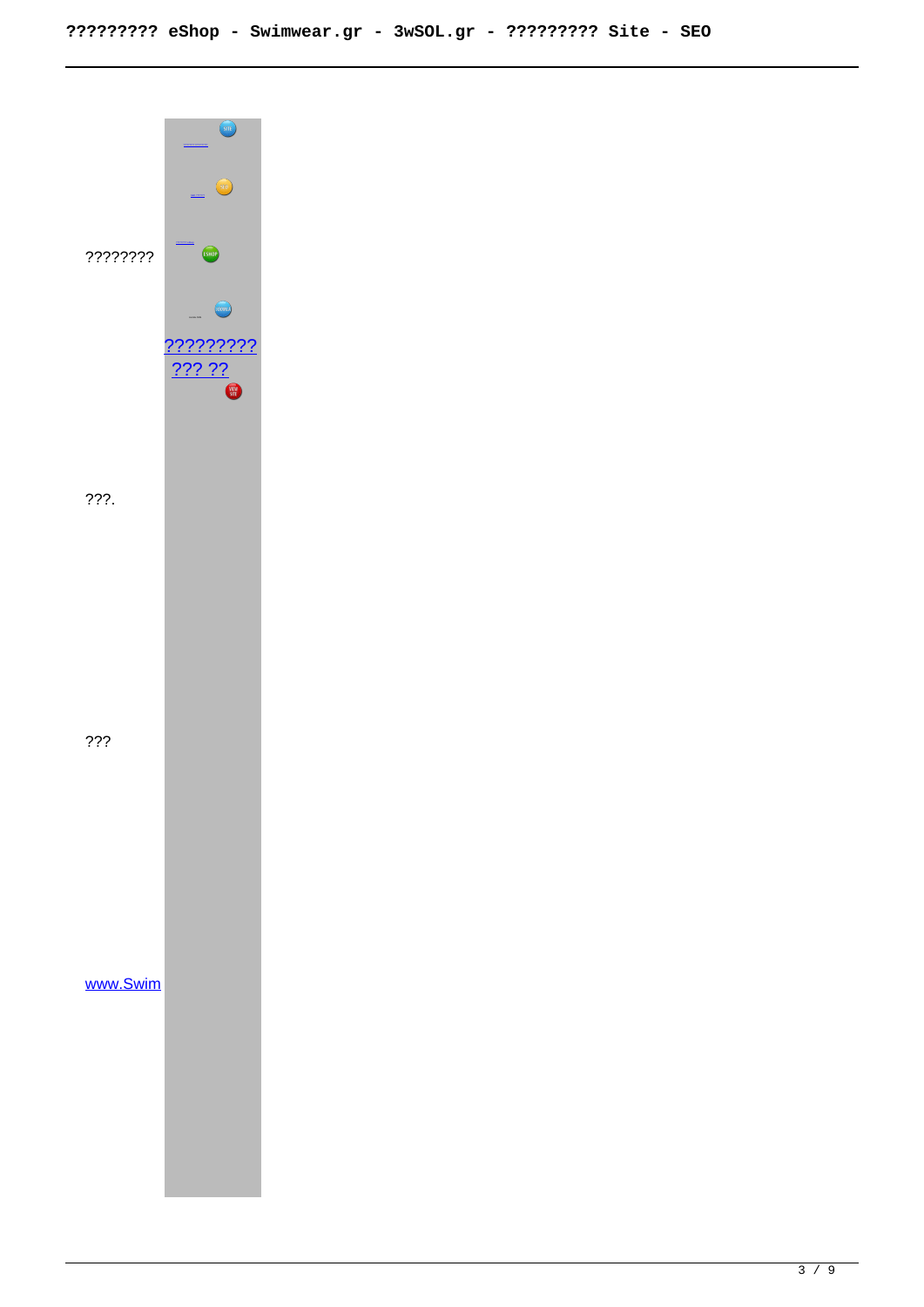| wear.gr ?? |  |  |  |
|------------|--|--|--|
| ?????????  |  |  |  |
| ???? ???   |  |  |  |
| Collection |  |  |  |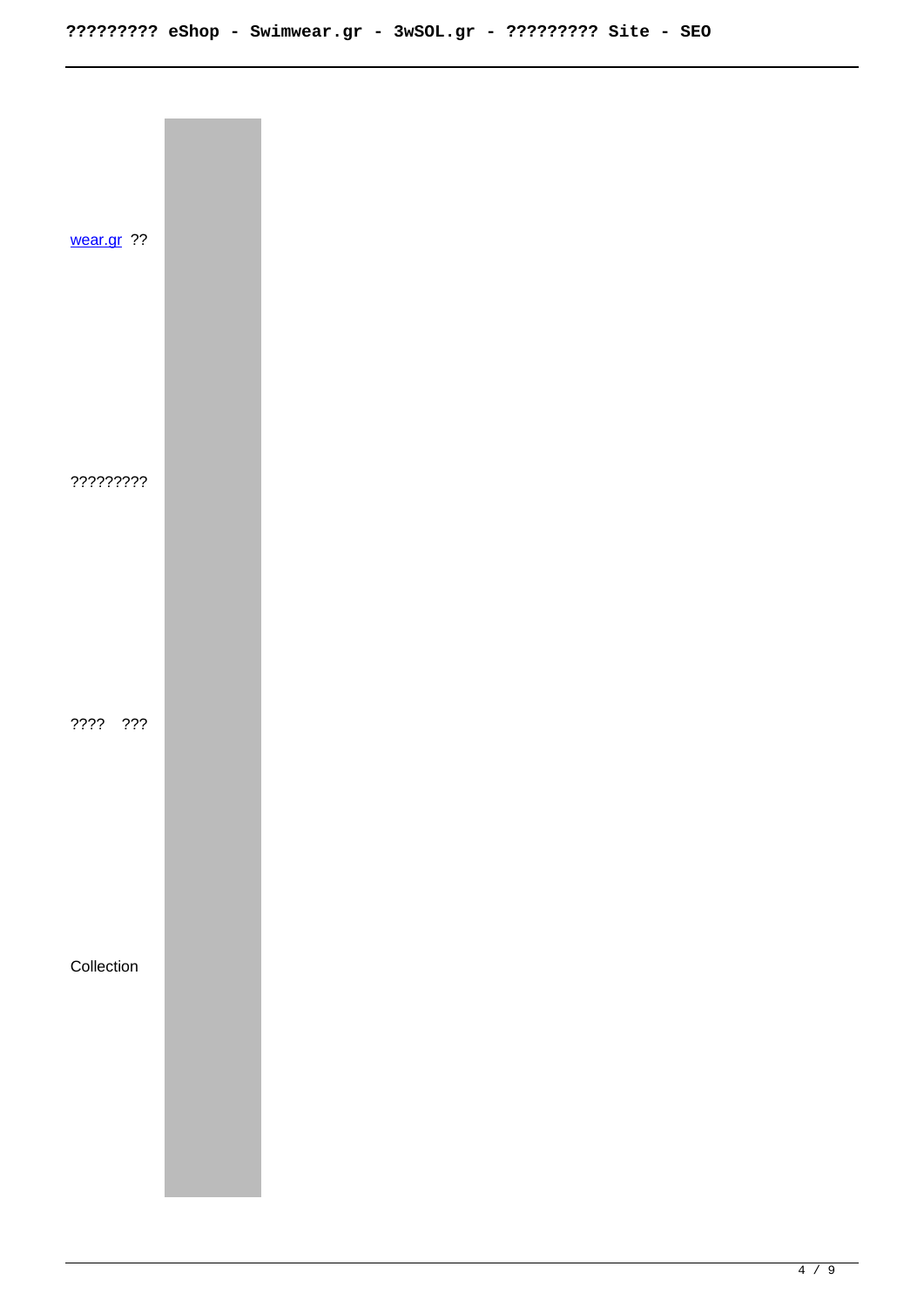??? ?????, ????????? ?????????.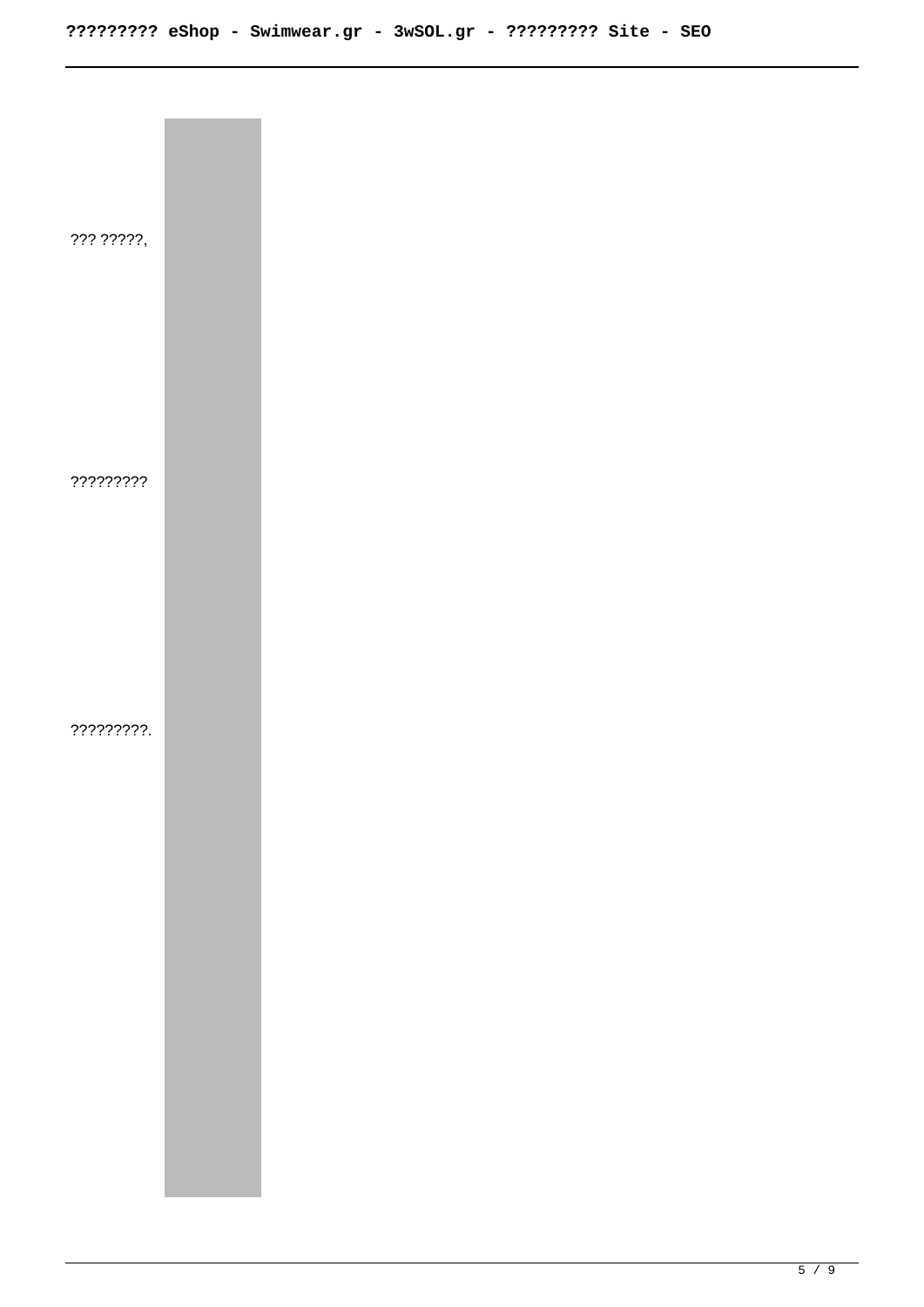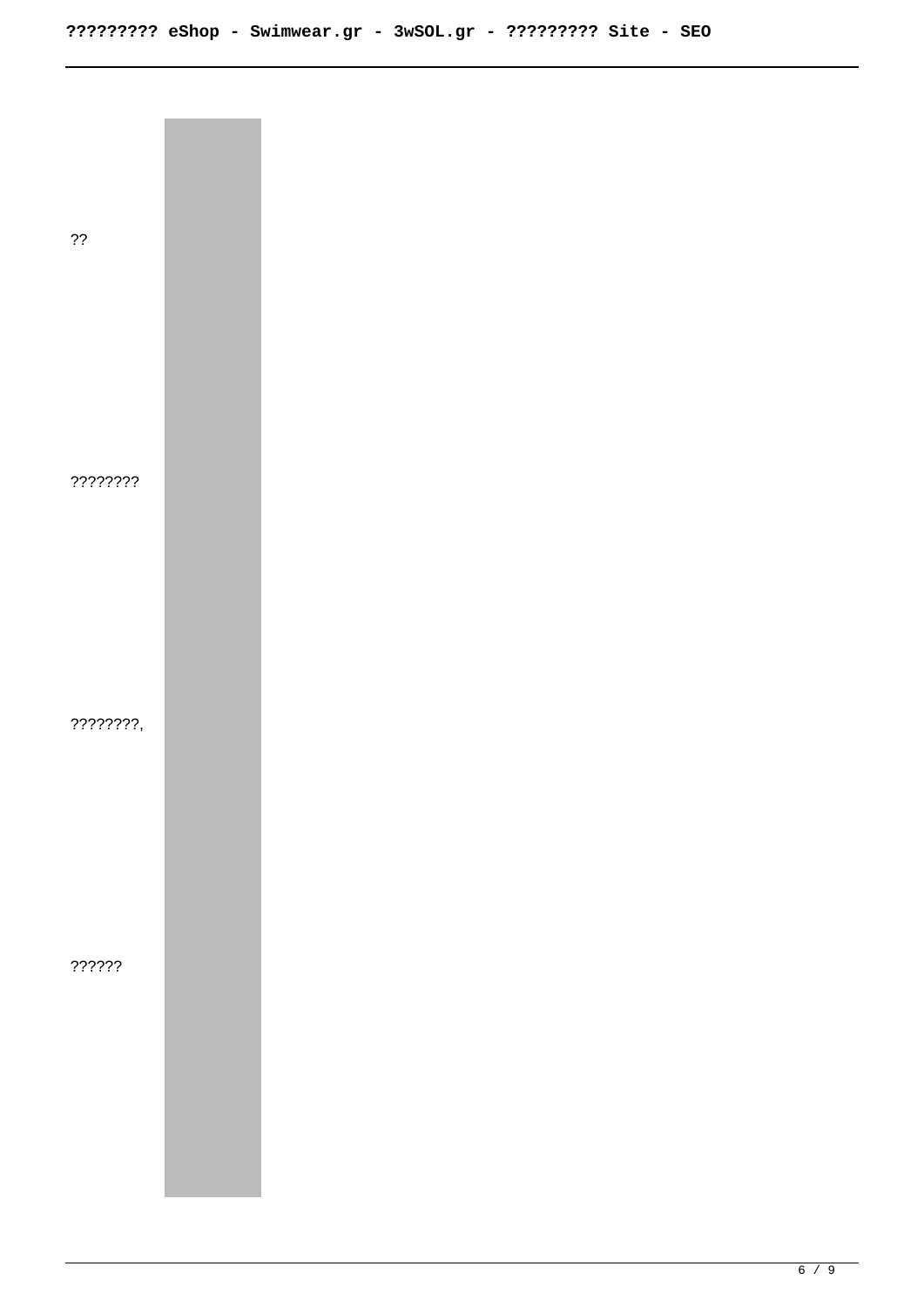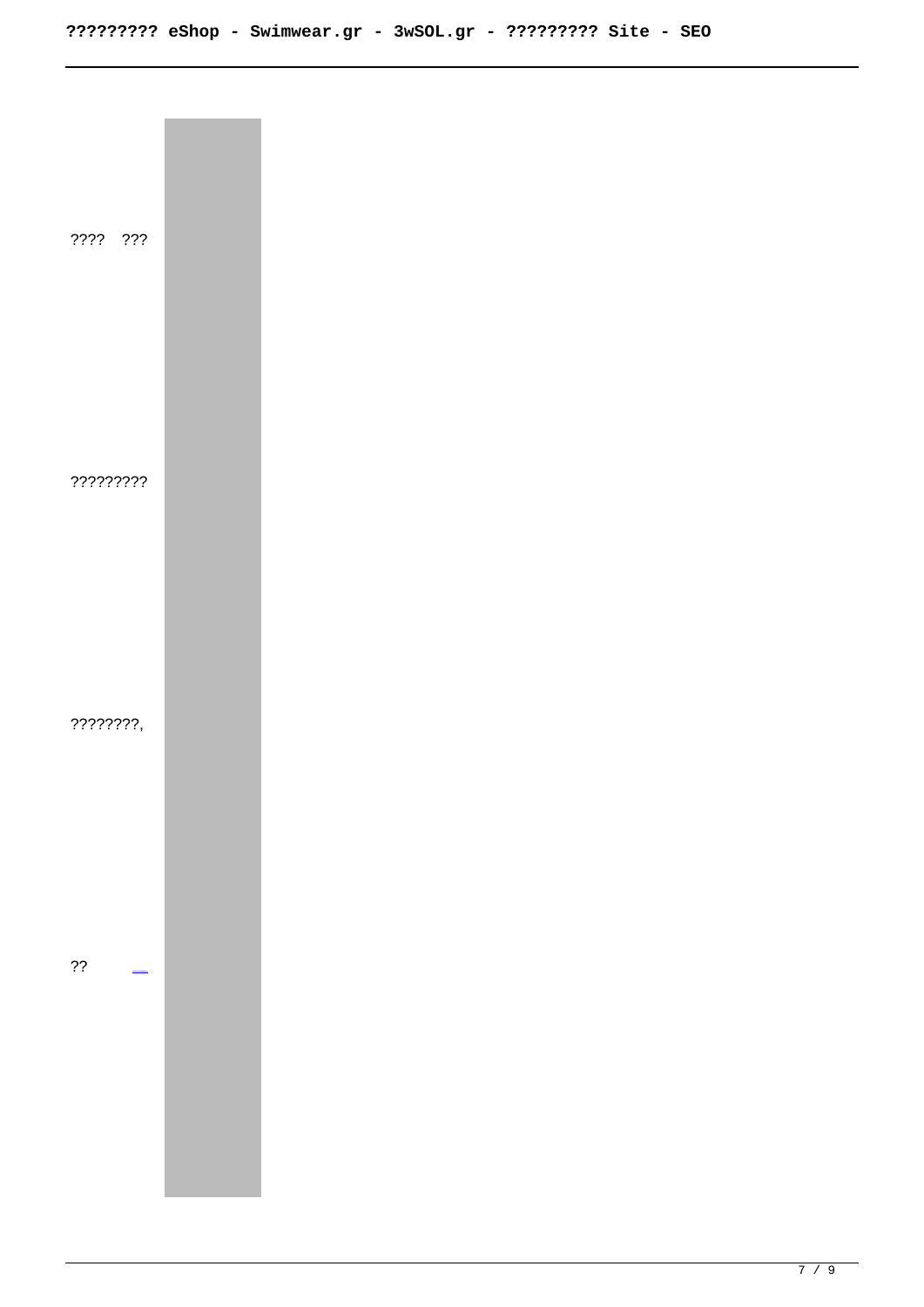